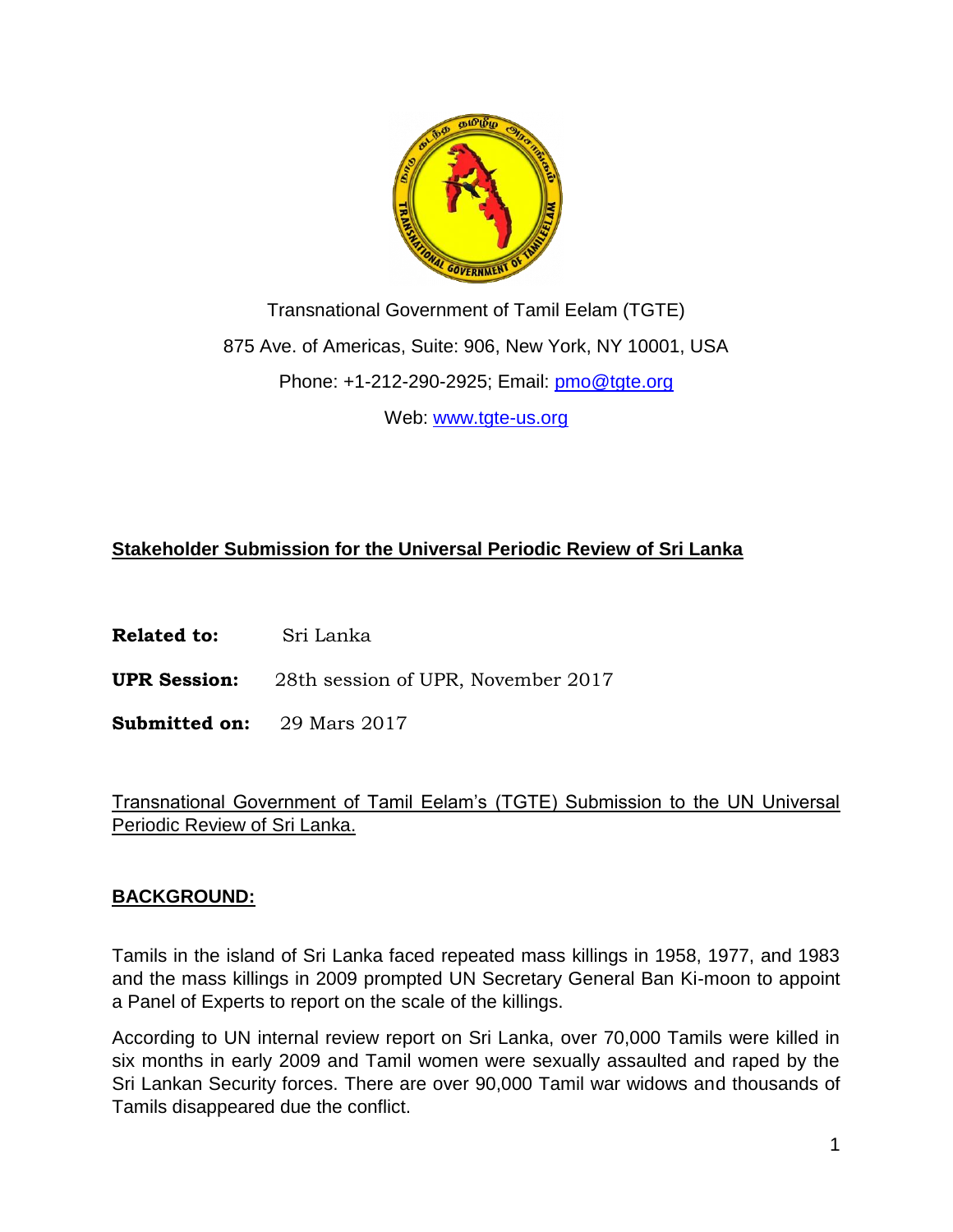According to this UN report, the killings and other abuses that took place amount to war crimes and crimes against humanity. Independent experts believe that there are elements of these abuses that constitute an act of genocide.

Members of the Sri Lankan security forces are almost exclusively from the Sinhalese community and the victims are all from the Tamil community.A Buddhist Monk shot and killed a Sri Lankan Prime Minister 1959 for having talks with Tamil political leaders.

Tamils overwhelmingly voted in a Parliamentary election in 1977 to establish an independent and sovereign country called Tamil Eelam. This Parliamentary election was conducted by the Sri Lankan Government.

#### **ABOUT TRANSNATIONAL GOVERNMENT OF TAMIL EELAM (TGTE):**

Transnational Government of Tamil Eelam (TGTE) is a democratically elected Government of a million strong Tamils (from the island of Sri Lanka) living in several countries around the world. TGTE was formed after the mass killing of Tamils by the Sri Lankan Government in 2009.

TGTE twice held internationally supervised elections among Tamils around the world to elect 132 Members of Parliament. It has two champers of Parliament House of Representatives and Senate and a Cabinet. It held its Parliamentary sittings among other places in the British and French Parliaments.

TGTE is leading a campaign to realize Tamils' political aspirations through peaceful, democratic and diplomatic means. The Constitution of the TGTE mandates that it should realize its political objective only through peaceful means.

# **1) Justice for victims of War Crimes and Crimes Against Humanity is unduly delayed**

Getting Justice for victims of war crimes and crimes against humanity received a setback due to Sri Lankan Government's unwillingness to prosecute civilian and security forces for have committed mass killings of Tamils and rape. According to UN Internal Review Report on Sri Lankan up to 70 thousand Tamils were killed in six months in 2009 and scores of Tamil women were sexually assaulted and raped by Sri Lankan Security forces.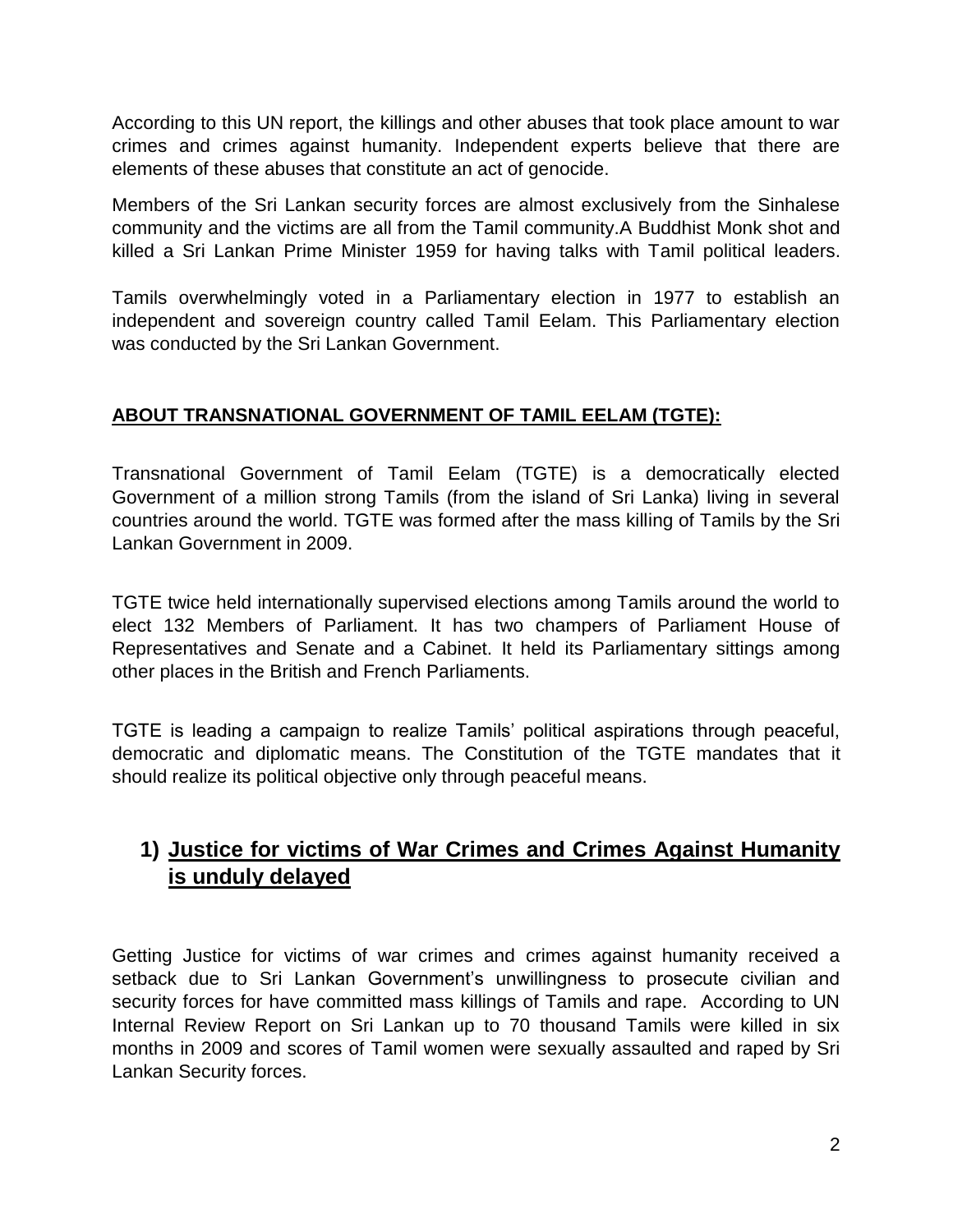UN Human Rights Council got involved to bring justice to these abuses and Resolution (30/1) was cosponsored by Sri Lanka in the September 2015 Session of the UNHRC and Sri Lanka committed to bring perpetrators to face justice by March 2017, in a hybrid court consisting of foreign judges, prosecutors and investigators. But Sri Lanka reneged in its commitment and came to UNHRC in March 2017 to seek extension of two years, which was granted. But the Sri Lankan President and Prime Minister have already rejected one of the main conditions of the UNHRC Resolution of establishing a Hybrid Court with foreign judges, prosecutors and investigators.

Due to Sri Lankan Government unwillingness to bring perpetrators to face justice, Tamil victim's quest for justice is unduly delayed.

# **2) Rape Camps:**

A recent report by the International Truth and Justice Project (ITJP) [\(http://www.itjpsl.com/reports/submission-to-cedaw](http://www.itjpsl.com/reports/submission-to-cedaw) ) published details of Sri Lankan Military run "Rape Camps", where Tamil women are being held as sex slaves.

#### The report states the following:

"A senior officer came into the room and was asked to take his pick, like we were meat in a meat market. He looked around and chose me. He took me to another room and raped me"

"Two of the women describe being detained in a group in one room, available for any soldier to come and choose from and take to an adjacent room or tent to be raped," 48 of the victims had been detained under the Government of former President Mahinda Rajapaksa and seven of them under the new Government of President MaithripalaSirisena.

ITJP has also provided details of six military men including a major and a lieutenant colonel who are alleged perpetrators of rape and torture in the military.

Details: [http://www.jdslanka.org/index.php/news-features/human-rights/669-un-told-of](http://www.jdslanka.org/index.php/news-features/human-rights/669-un-told-of-sri-lanka-military-operating-qrape-campsq)[sri-lanka-military-operating-qrape-campsq](http://www.jdslanka.org/index.php/news-features/human-rights/669-un-told-of-sri-lanka-military-operating-qrape-campsq)

### **3) Very large Military presence and abuses faced by Tamils:**

According to several independent sources, Tamil areas have a ratio of one soldier for every five civilians, the highest number of soldiers to civilian ratio in the world.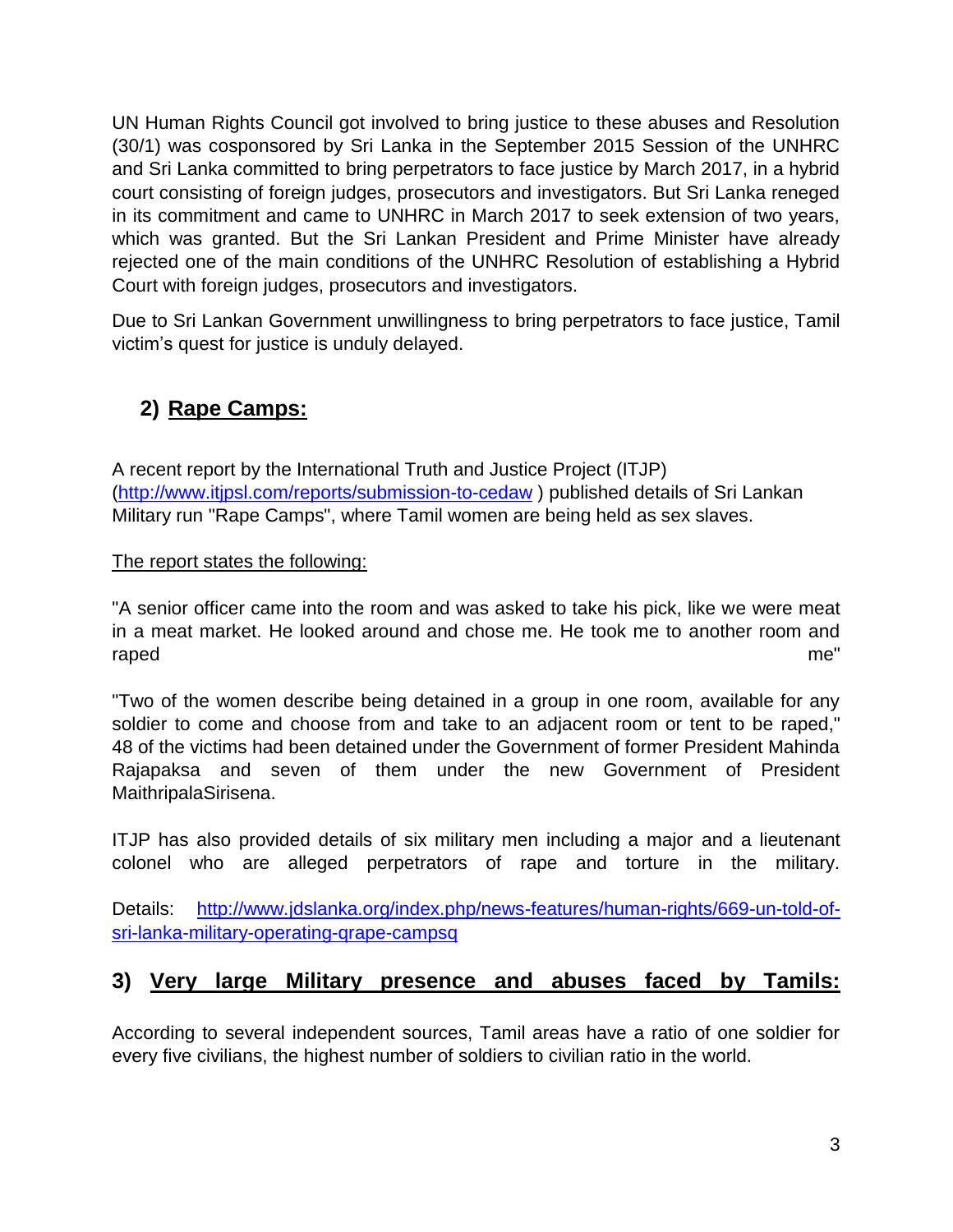Seven years have passed since the war came to an end but not a single soldier was brought to justice and the Government is trying to shield the soldiers even from the UN mandated inquiry.

The current President who was Acting Defense Minister during the war when large number of Tamil women were sexually assaulted and raped has firmly reject any UN investigation and publicly committed to protect the Security forces from any punishment.

According to the UN, Sri Lankan security forces have committed mass killings and large scale rape of Tamil women. The same security forces that committed these abuses are still stationed in very large numbers in Tamil areas; among the same women they committed sexual violence. Tamil women have to undergo fear and humiliation to live among the soldiers and to see them walking free and enjoying full protection and support of the Government.

The suffering of 90,000 Tamil war widows is continuing, having to live with pain of losing their husbands and to take care of the children with great difficulty and facing threats, intimidation and abuse from the same soldiers who killed their husbands.

### **4) Tamil's safety in danger:**

Since UN Human Rights Council's decision to give extension of time to Sri Lanka for the Resolution 30/1, Tamil's fear for their safety since it embolden and encourage Sri Lankan security forces to commit human rights abuses against Tamils without any fear and Tamils safety will be in danger. Tens of thousands Sri Lankan Security forces who committed mass killings and sexual violence are still stationed in Tamil areas and live among the victims. There are numerous reports of current abuses against Tamils, including a recent report by UN Special Reporter on torture, cruel, inhuman or degrading treatment or punishment Mr. Juan Mendez.

Here is the link for details:

[http://world.einnews.com/pr\\_news/369076202/sri-lanka-war-crimes-tamil-leaders-and](http://world.einnews.com/pr_news/369076202/sri-lanka-war-crimes-tamil-leaders-and-victims-jointly-urge-un-not-to-give-extention-and-refer-to-un-general-assembly)[victims-jointly-urge-un-not-to-give-extention-and-refer-to-un-general-assembly](http://world.einnews.com/pr_news/369076202/sri-lanka-war-crimes-tamil-leaders-and-victims-jointly-urge-un-not-to-give-extention-and-refer-to-un-general-assembly)

## **5) Plight of the "Disappeared"**

Large number of Tamils disappeared and the Sri Lankan Prime Minister Ranil Wikramasinghe made a statement that thousands of Tamils who surrendered to the Sri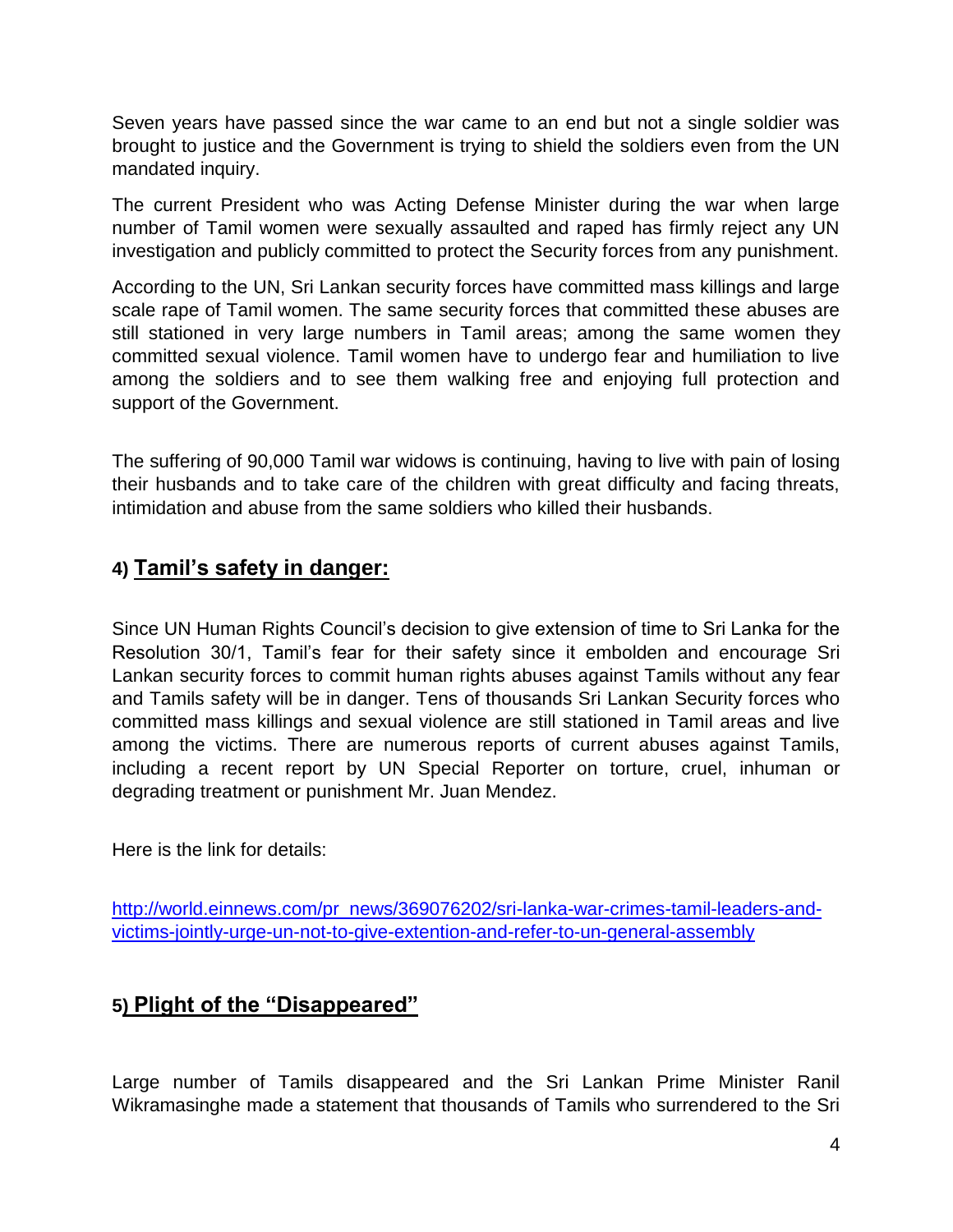Lankan Security forces are no longer alive. The Sri Lankan Prime Minister made this statement on January 15th in Jaffna, when he spoke at a celebration of Thai Pongal, a Hindu festival. Despite repeated requests by family members of the "disappeared" the Prime Minister refuges to give details about how these "disappeared" were killed and where their remains are.

The relatives have a right to know what had happened to the victims, the relatives are also victims. The denial of the right to know is a violation of article 7, 9, and 10(1) of the convenant. E.Quinteros and M.C. Almeida de Quintero v Uruguay Doc A/38/40

### **6) Tamil Prisoners of War (POW):**

Unknown number of Tamil prisoners are in custody, some in detention for over 15 years. They are held primarily under Prevention of Terrorism Act (PTA), which Sri Lankan Government promised to repeal to UN Human Rights Council, but still using to arbitrarily arrest Tamils.

### **7) Military occupation of Tamil Lands:**

Large number of private lands are forcibly occupied by the Sri Lankan Security forces. Using them to commercial projects like farming, luxury hotels, shops, fishing etc., depriving Tamil's livelihood.

The above is a deprivation of property without due process. Taking lands belonging to the Tamils on account of their nationality also constitutes a violation of article 2 of the covenant.

## **8) Restriction on Freedom of Expression:**

The 6<sup>th</sup> Amendment to Sri Lanka's Constitution, criminalizes freedom of speech and conscience, guaranteed in Articles 18 and 19 of the International Covenant on Civil and Political Rights.

This Amendment prohibits peaceful exercise of Tamil's right to self-determination in the form of an independent state in accordance with UN General Assembly Resolution 2625 (1970) which is considered as customary law. It denies Tamil's right to articulate their political aspirations freely and peacefully resulting in Tamils democratic rights curtailed.

Cases in point:

8) The European Court of Human Rights in the cases of Okçuoğlu v. Turkey, and Arslan v. Turkey 8 July 1999 held that convictions for disseminating separatist